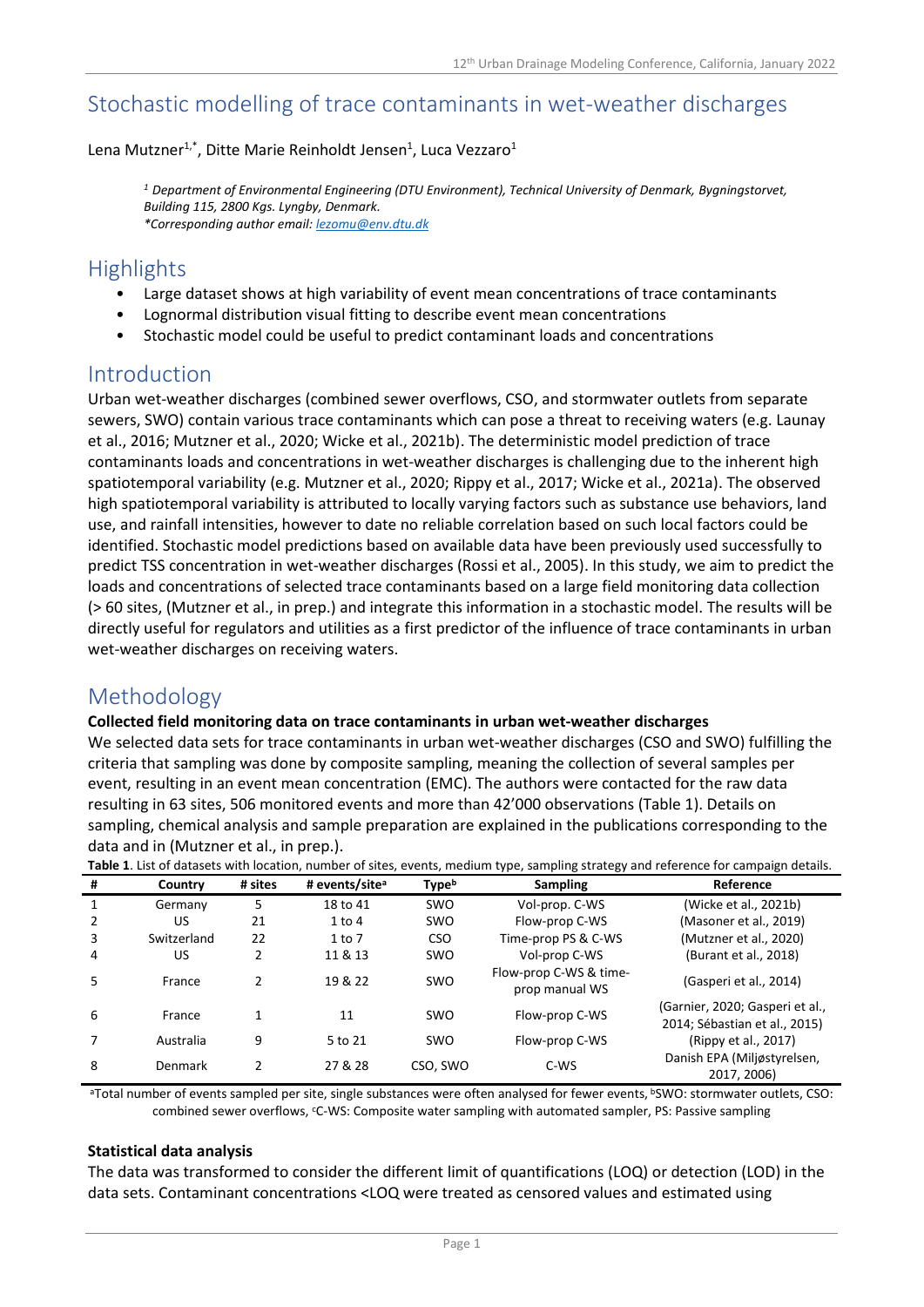regression on order statistics (ROS). All calculations were done in R (R Core Team, 2020). ROS was done if there were more than 3 observations per site and less than 80% left-censored data (<LOQ). The data was analyzed for distributions of EMCs over all sites for selected trace contaminants with high occurrence (>50 % of all sites at least once >LOQ). In a next step, we will upgrade an existing deterministic substance flow model (Mutzner et al., 2016) which is based on a simple hydrological model (Rauch et al., 2002) and include a stochastic pollutographs predictor.

# Results and discussion

The majority of the analysed observations are <LOQ, or less than 3 observations per site are available. Thus around 30% (13'800 out of >42'000 observations) can be used for further statistical analysis. The ROS analysis based on an assumed log-normal distribution visually shows good correlations for the entire set of EMCs (Figure 1). Thus, lognormal distributions will be used to estimate the concentrations in urban wetweather discharges.



**Figure 1. A.** Concentrations of exemplary trace contaminants event mean concentrations (EMCs) per site. Only sites shown were contaminants was measured. Light grey area indicated part of the boxplot with censored data (<LOQ) for which a ROS estimate of the concentration was done. Boxes represent the first and third quartile (Q1 and Q3), whiskers' lengths are max 1.5 x (Q3-Q1). The grey zone shows the maximum limit of quantification of the data. **B.** Quantiles shown for assumed log-normal distribution, each point on the graph is a EMC measurement – black point: EMCs > LOQ, empty white point: EMC estimated with ROS <LOQ (Diuron).

The sampled contaminant concentrations are highly variable, with the coefficient of variation (CV) of the EMC ranging from 0.2 to 1.2 (80%-interquantile range, median: 0.6). These high CV are associated with the inherent variability due to behavioral use patterns, sources and urban land use. However, part of the observed variability might also be due to limited data quality, although we tried to reduce this factor by using data sets with experimental reliable procedures (sampling and chemical analysis). In comparison, for traditional pollutants and TSS, CVs range from 1.1 to 3.3 in stormwater outlets (Lee et al., 2007). The CVs of the EMCs also hint at distinct differences between chemical classes, as heavy metals, household and industrial related pollutants have lower CVs than pesticides and PAHs. Thus, we will consider this difference